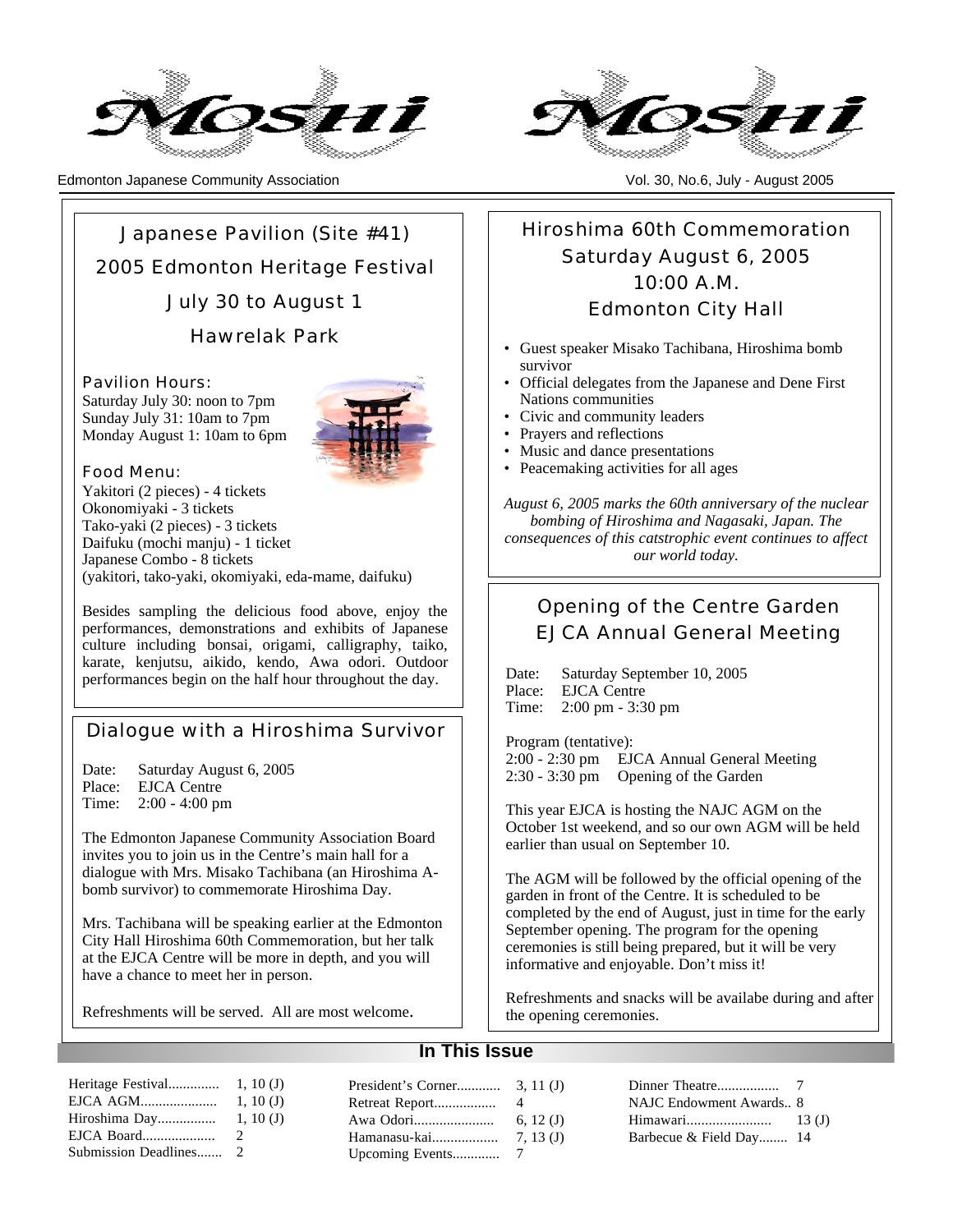# 2004 - 2005 EJCA Board of Directors & Committees

**President** Yumiko Hoyano - 437-7730

**1st Vice-President** Mike Murakami - 433-9029

**2nd Vice-President** Hideji Ono - 458-7269

**Treasurer** Wray Tsuji - 484-6291

**Secretary** Jim Hoyano - 437-7730

**Finance Committee** Wray Tsuji - 484-6291 Rick Hirata - 438-2747 Tatsuya Kin - 439-3979

*Published by*

*Edmonton Japanese Community Association*

*Editorial Address: 6750 - 88 Street Edmonton, Alberta T6E 5H6 Tel: (780) 466-8166 Fax: (780) 465-0376* website: www.ejca.org

*English Section Editor: Jim Hoyano Japanese Section Editor: Yumiko Hoyano*

> *Support Staff: Soly Sawada Daiyo Sawada Sandy Nakashima Tom Nakashima*

*"Moshi Moshi is a publication of the Edmonton Japanese Community Association. Its objective is to disseminate information of interest to the Japanese community and those interested in Japanese culture, including announcements of upcoming events.*

**Seniors** Florence Ingham - 475-4389

**Sports & Youth** Scott Tanaka - 417-3044 Scott Sutton - 485-0019

**NAJC Committee** Mike Murakami - 433-9029

**Scholarships & Awards** Yoshiaki Hirata - 438-2747 Daiyo Sawada - 436-4797

**Japan Today School Program** Hideji Ono - 458-7269 Scott Tanaka - 417-3044 Monica Johnson - 447-3092

**Membership** Joe Sumiya - 917-3356 **Wellness-In-Living Committee**

Rick Hirata - 438-2747 Yumiko Hoyano - 437-7730 Mike Murakami - 433-9029 Daiyo Sawada - 436-4797 Junichi Hashimoto - 437-5911 Aiko Murakami - 433-9029

**Past-President** Florence Ingham - 475-4389

**Joint Committee** Mike Murakami - 433-9029 Yumiko Hoyano - 437-7730 Sanae Ohki - 459-3862

**Himawari Liaison** Hideji Ono - 458-7269

**MEJCS Liaison** Tatsuya Kin - 439-3979

**JET Liaison** Monica Johnson - 447-3092

## Deadline for Submissions for the Next Issue (Vol. 31, No. 1) is September 1 , 2005

Submission Deadlines for other upcoming issues:

Volume 31, No. 2 - November 10, 2005 Volume 31, No. 3 - January 10, 2006 Volume 31, No. 4 - March 10, 2006 Volume 31, No. 5 - May 10, 2006 Volume 31, No. 6 - July 10, 2006

# EJCA Mission & Vision Statements

## Mission

- To facilitate the development of an inclusive and vibrant Japanese Canadian Community within a multicultural Edmonton.
- To support the objectives of the National Association of Japanese Canadians by promoting respect and harmony among people of various cultures in the Edmonton area.

## Vision

• A dynamic and evolving community that sustains a sense of wellbeing built upon awareness of Japanese heritage in Canada.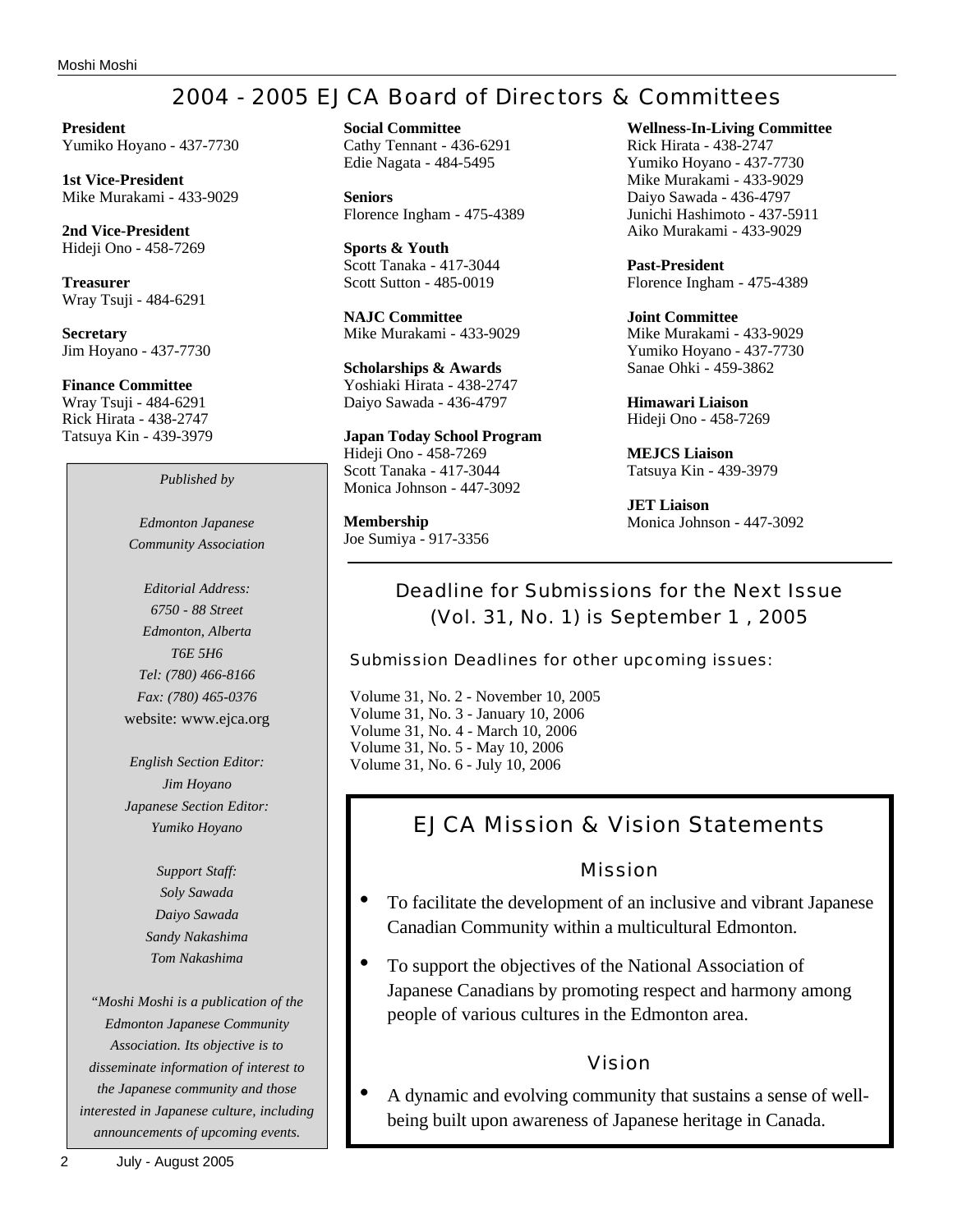## President's Corner

#### Yumiko Hoyano

Before you know it, it is already the latter part of July. Summer is supposed to be for relaxing and recharging your soul and body for the upcoming busy fall & winter season. But as it turned out, this summer has been as busy as it was in the spring and even last winter....

The **Summer BBQ and Field Day on June 11** was well attended by both EJCA and Metro Edmonton Japanese Community School members. It was a very nice, warm summer day, ideal weather for holding such an event. A big thank you goes to Scott Sutton for standing in front of our giant barbecue continuously for several hours, frying and flipping burgers and hot dogs for everyone to eat. Thanks also to Cathy Tennant and Edie Nagata for looking after the senior's program and the bingo games for both children and adults. And of course a big round of applause to the many other volunteers needed to carry out an event of this kind.

#### **Japanese Pavilion at the Heritage Festival**

Preparations for the annual 2005 Edmonton Heritage Festival, which takes place at Hawrelak Park from July 30 to August 1 is progressing well due to the hard work of the Heritage Day Festival Committee, which has been meeting regularly since the beginning of the year. A new lighter wooden floor for the kitchen area has been made and painted, the volunteers have been recruited, and food preparation has been well planned. Hamanasu kai made 1,000 daifuku (mochi manju) which will again be sold at the pavilion. Also, we have just completed the making of 35 light-blue happi coats for the volunteers to wear at the pavilion. These coats were sewn by 7 members of Hamanasu-kai and contain a silk-screened kanji (Matsuri) on the back. The Japanese Pavilion volunteers will be the best dressed ones on site! So, we are all set to go! Our pavilion is at site #41, which is at the southern most part of Hawrelak Park. Hope to see you all at the Japanese Pavilion sometine during the three days of the Festival. See page 1 for other details.

## **Hiroshima 60th Commemoration on August 6**

Planning for the Hiroshima 60th Commemoration main event at City Hall is just about completed. The program at City Hall begins with a Kita no Taiko number, followed by some speeches and music. The musicians are from the Folk Festival who have volunteered for the occasion. The special guest speaker will be Misako Tachibana, a Hiroshima bomb survivor, who now resides in Calgary. She is also one (of 25) of the few surviving original 'Hiroshima Maidens' who underwent reconstructive plastic surgery in the United States (New York) in 1955-56. Mrs. Tachibana will also be speaking at the EJCA Centre at 2:00 pm on the same day (Saturday August 6) when she will give a more detailed account of her experiences since that fateful day. I encourage everyone to come to listen her unique life experience. Please see the front page for other info of this event. She will be at the Folk Festival the same evening at the candle light vigil to light the first candle which will be used to start the lighting of the candles for everyone in attendance.

This will be quite a sight to see. There will be a lantern parade afterward and she will also light the first lantern.

## **Centre Garden Opening & EJCA AGM September 10, 2005**

After many delays due to imclement weather, the Centre garden construction finally began in early July. The expected completion is about the end of August. So we plan to have the official garden opening and the EJCA Annual General Meeting on September 10. We are still working on the details, but the general outline of the program of events is given on the front page. I hope you all will come to look at our beautiful garden and attend the AGM. There will be refreshments and light snacks at a 'Garden Party' following the opening. There might even be some champagne flowing!

#### **EJCA Dinner Theatre on October 1**

This is the first ever dinner theatre to be presented by EJCA! Concrete Theater will be presenting two plays which draw from the Japanese Canadian experiences of Mieko Ouchi and Jared Matsunaga-Turnbull, who will also appear in the presentations along with two other actors. The dinner menu has been set and ticket sales will begin in September. So do not miss this exciting event! Mark your calendar now for October 1. This event will showcase our local Nikkei talent to the NAJC executive and delegates from across the country, who will be having their AGM on the same weekend in Edmonton. More details of the Dinner Theatre will appear in the September issue of Moshi Moshi.

## **NAJC AGM, October 1-2, in Edmonton**

Edmonton (EJCA) will be hosting the AGM of the National Association of Japanese Canadians for the first time ever. The meeting will be held at the EJCA Centre on Saturday October 1st and Sunday October 2nd. You are welcome to view the proceedings and meet the NAJC executive and delegates from across the country.

The committee which is planning and implementing the Garden Opening Program, the NAJC AGM and the Dinner Theatre is composed of Daiyo Sawada, Joe Sumiya, Tak Ohki, Monica Johnson, Jim Hoyano, Cathy Tennant, Edie Nagata and myself.

Well, this is enough information to digest for now so I will stop now. Enjoy the remainder of summer!

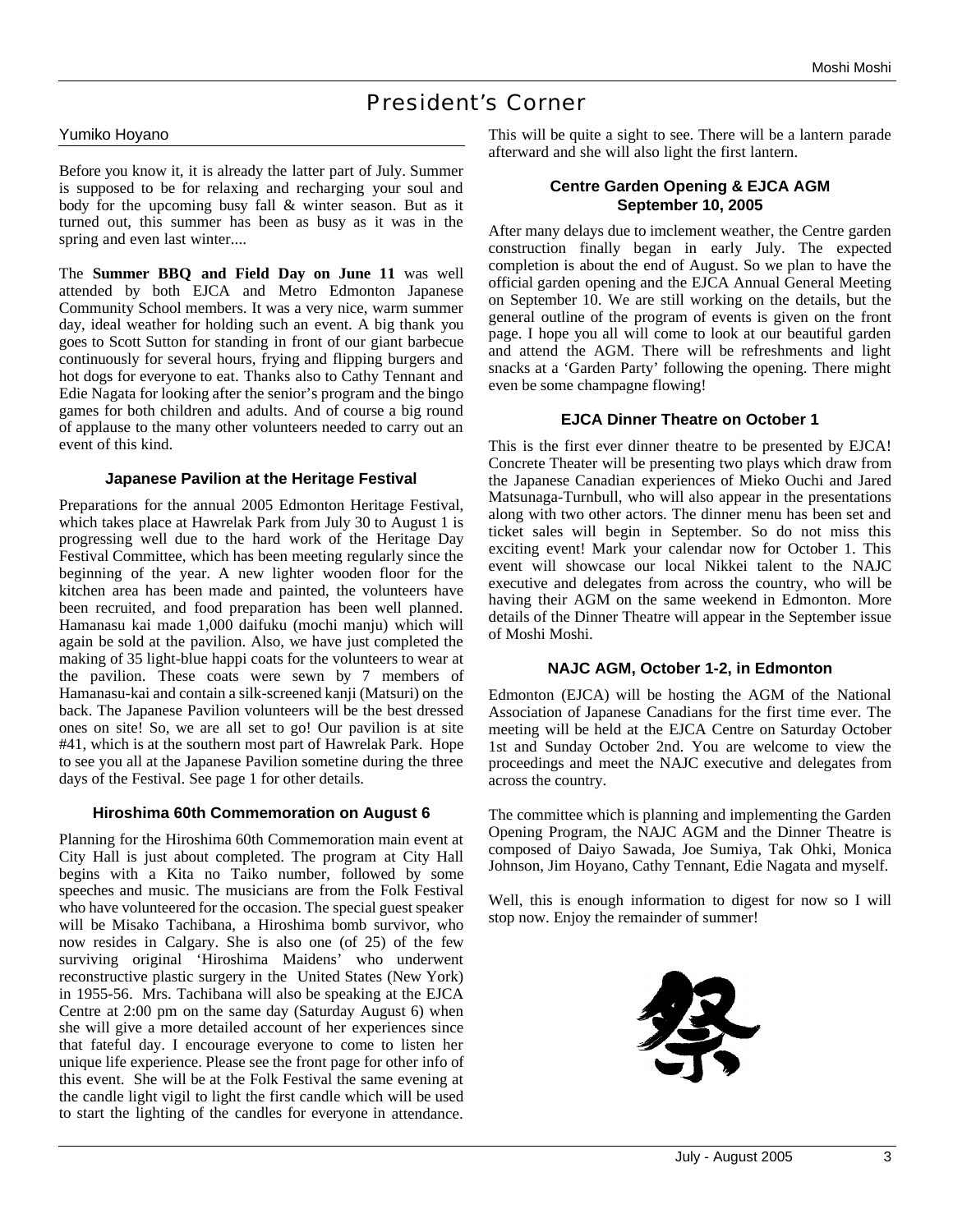## EJCA Board Retreat and Renewing Community Report

## Mike Murakami

The EJCA Board Retreat (February 16) at the University of Alberta Faculty Club was an opportunity for the board and EJCA committee representatives to reflect on the Centre's present and future community programming in respect to how they support EJCA's Mission and Vision. The retreat also explored ways in which EJCA can complement the National Association of Japanese Canadians human rights objectives. An enlightening keynote speech by Dr. Maggie Hodgson was the highlight of the retreat and helped to set a framework for discussing shared community concerns. Maggie is a respected Native Elder and co-founder of the National Day of Healing and Reconciliation, The Nechi Training, Research and Health Promotions Institute (former CEO) and The Healing Our Spirit Worldwide Assembly. She is also a recognized expert on the daunting healing and reconciliation challenges facing Indian Residential School survivors, their families and their communities, a legacy not unlike our internment experience but much more severe.

Native students and Metis (1920's - 1960's) were required to stay in residences on school premises, which were often fortifed in some manner, and were often forcibly removed from their homes, parents, and communities. Most students had no contact with their families for up to 10 months at a time due to the distance between their home communities and schools. Often, they did not have contact with their families for years at a time. They were prohibited from speaking aboriginal languages, even amongst themselves and outside the classroom, so that English or French would be learned and their own languages forgotten. Students were subject to often unreasonably severe corporal punishment for speaking Aboriginal languages or practising non-Christian faiths. The Indian Residential School system has been severly criticized as culturally insensitive or even inhuman. It has also been proven to be a government and church sponsored attempt to wipe the native cultures out. Many students at residential schools were subjected to severe physical, psychological, and sexual abuse by teachers and school officials.

Maggie described her own experiences of racial discrimination and abuse and her mission to help address the human rights issues that face indigenous people in Canada. This includes recognizing their inherent and constitutional rights, achieving a just settlement of outstanding Aboriginal land claims and overcoming other social injustices. She knows Art Miki (former NAJC president), the role of the National Association of Japanese Canadians. And she reminded us that when the Japanese Canadians fought for Redress from the Canadian Government for the injustices of wartime internment, we were supported by the generosity of Aboriginal peoples, despite their own major unresolved social issues such as Aboriginal land claims, cultural genocide and Indian Residential School abuses. We look forward to engaging Dr. Hodgson's unique insights as we jointly explore opportunities to animate human rights principles described in EJCA's Mission Statement: (1) to facilitate the development of an inclusive and vibrant Japanese Canadian Community within a multi-cultural Edmonton; (2) to

## **The Residential School/Nikkei Connection**

We were shocked to learn from Maggie that Nikkei history and First Nations history merged in a location near the city of Edmonton. One of the buildings used to house Indian Residential School children (the site of the present Nechi Institute – near St. Albert) was requisitioned to intern some Japanese Canadians between 1942 and 1947. The board discussed the idea of a joint project to commemorate this very unfortunate convergence of fates with a joint memorial of some kind - such as a small interpretative display on the former residential school site. It was decided to consult with Maggie and Native Elders over a series of cross-cultural orientation meetings at the Nechi Institute and EJCA Cultural Centre to explore appropriate joint approaches.

## **Renewing and Nurturing Edmonton Nikkei Culture**

The board also looked at how EJCA's programs can contribute to renewing and nurturing Edmonton Nikkei culture, and advance the well-being of the Edmonton Nikkei community (although the Nikkei is Japan's financial index, the word "Nikkei" is also the term for people of Japanese descent outside of Japan). To get a general overview, we sketched a picture of the nature of the Edmonton Nikkei community. The community sketch revealed the following interesting observations:

#### **Historical Influences on Community**

- the character of the Canadian Nikkei community reflects the commitment, hard work and sacrifices made by Issei and Nisei pioneers who succeeded, in spite of systemic racial discrimination and war time internment, to achieve the Redress Settlement and to establish highly successful communities in Canada.
- the creation of Nikkei community centres like EJCA (14 across Canada) and community legacies like the Canadian Race Relation Foundation were significant hard won outcomes of the 1988 Redress Settlement which became touchstones for other communities experiencing discriminatory issues (Ukrainian Internment, Chinese Head Tax & racial profiling of Aboriginal, Black and Muslim Canadians).

#### **Demographic Influences on Community**

- Nikkei in Canada make up only about 0.2 % of the population
- low immigration from Japan (1950's to present)
- high level of mixed marriages (approx. 90%)
- low visibility Nikkei are widely and thinly dispersed in Canadian communities
- like most ethnic communities the drive to assimilate and succeed in business and the professions distracts Nikkei from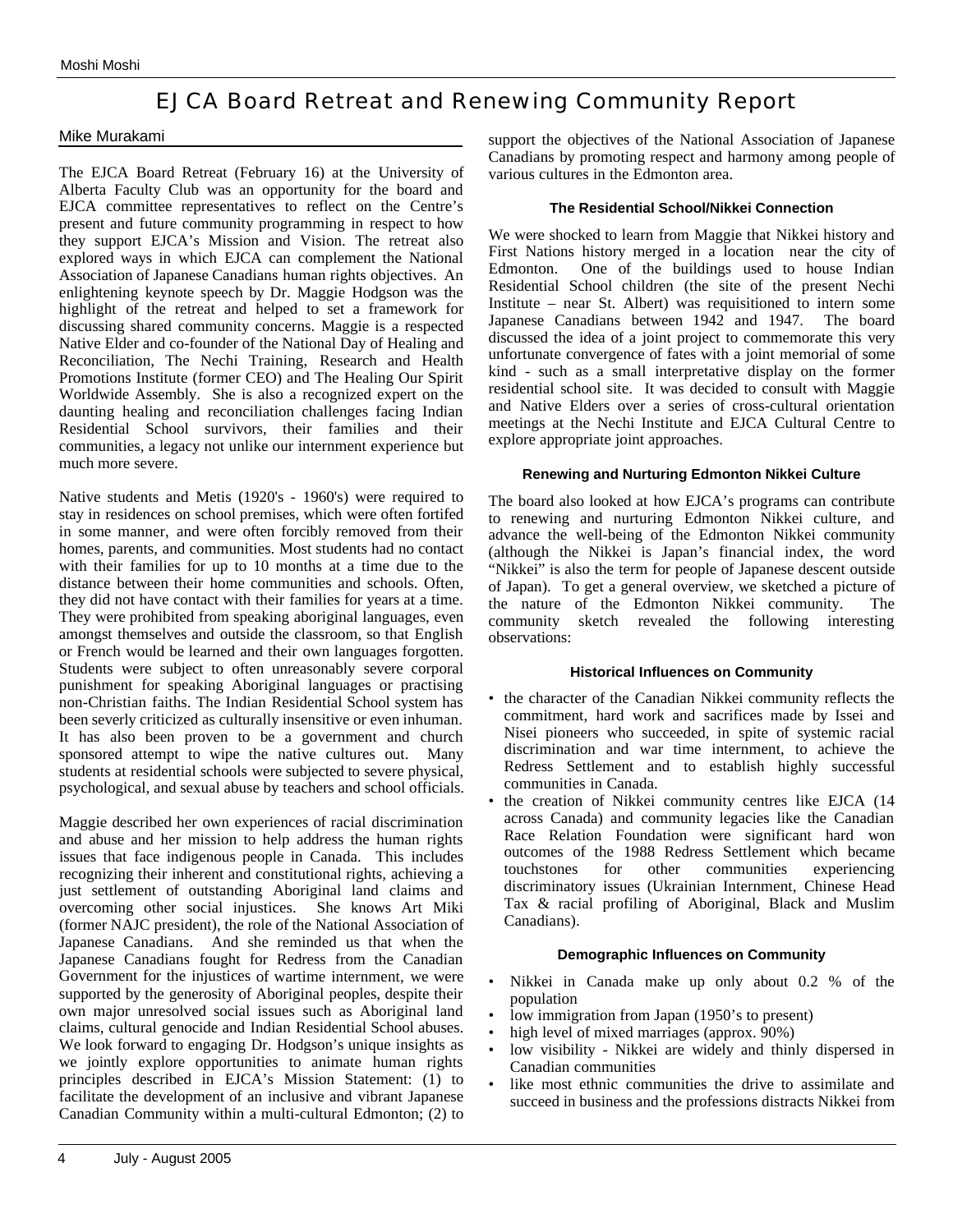identifying with Nikkei community and culture

- participants in EJCA events and clubs reflect Edmonton's diverse multicultural face
- Edmonton Nikkei lack a 'geographic' community home such as Vancouver's Powell Street and Steveston
- some recent Japanese immigrants have difficulty finding a place in Canada within existing EJCA groups - because they come from a country where homogeneity rules, not multiculturalism

#### **Cultural Differences**

It was noted that new Japanese immigrates have difficulty relating to Canadian Nikkei human rights issues. While in Japan today there is a wide range of efforts to educate people about the multiethnic nature of society, the following barriers to racial harmony continue to exist:

- the legal framework of the rights of minorities in Japan has many short comings compared to Canada
- the Japanese government has a long record of editing textbooks to exclude the wartime Japanese history and its role as an aggressor.
- the Burakumin (another term is Eta) are the outcast society of Japan, shunned even to this day
- new foreign workers have been judged a major problem because they directly threatened the dominant ideology of racial homogeneity and purity in Japan.
- although all minorities suffer less oppression and enjoy more freedom in modern Japan, as do minorities in other relatively free countries, the elimination of most legal barriers to equality does not protect them from prejudice and discrimination in Japanese society at large

Because most Edmonton Nikkei (youth especially) are a product of both cultures, the board agreed that it is important that EJCA should serve as a bridge to make sense of Japanese for Canadians, and vice versa for Japanese. The future of Canadians, and vice versa for Japanese. Edmonton's Nikkei community will ultimately reflect a long sequence of shared experiences, collective efforts, and endeavours. "We are made wise not by the recollection of our past, but by the responsibility for our future." --George Bernard Shaw

#### **EJCA Strengths**

It was agreed that future programs should build on EJCA's strengths. Strengths identified by the board include:

- a unique collaborative partnership between EJCA, the Argyll Community League, the Japanese language school, the JET Alumni and the City of Edmonton
- quality, self-sustaining cultural programs and outreach initiatives that engage a broad spectrum of multicultural Edmonton
- a beautiful, purposely designed facility that accommodates a wide range of community and cultural activities for Nikkei and non-Nikkei alike
- EJCA is sustained by a strong volunteer tradition and board leadership i.e. Heritage Days, Picnic/Sports Day, Sukiyaki Night, Meals on Wheels and EJCA Christmas Party etc.
- EJCA anticipates and adapts to the changing needs of the community through futures-envisioning sessions and board

retreats

• EJCA supports and maintains ongoing relationships with community advocacy groups such as the Northern Alberta Alliance on Race Relations, National Day of Healing and Reconciliation and NAJC.

#### **Opportunities for Improvement**

The board and EJCA club representatives identified the following areas as opportunities for improvement:

- market EJCA programs and events more widely
- develop creative potluck opportunities to connect community around food
- develop more family orientated programs
- engage youth in the planning of activities (develop leaders of the future)
- encourage EJCA inter-club activities to create a larger sense of community
- create opportunities for Edmonton Nikkei to learn about NAJC and our collective history
- take part in joint projects with other cultural communities to enhance cross-cultural understanding

#### **Retreat Update – Bridging the Gap**

National Day of Healing and Reconciliation (NDHR) - The objectives of NDHR are to celebrate a positive, collective, healing and reconciliation movement within our families, communities, churches and government on May 26th of each year. And to educate ourselves and other Canadians on our collective history of government policies that has affected Aboriginal communities and Canadians.

As a preliminary to cross-cultural orientation meetings (to discuss a residential school/internment interpretative display), EJCA members became acquainted with the objectives of NDHR in the following ways:

- EJCA hosted a NDHR Steering Committee meeting at the Centre.
- Mike Murakami represented EJCA on the NDHR Steering Committee.
- Dr. Henry Shimizu was a speaker with Honourable Anne McLellan, Honourable Ethel Blondin-Andrew, Edmonton Councillor Ron Hayter, Ernest Khalema and Dr. Maggie Hodgson at the May 26th NDHR opening ceremonies in Churchill Square.
- Gregory Shimizu (Kita No Taiko) performed in a wonderfully inspiring drum concert with Aboriginal and Celtic drummers to celebrate the spirit of NDHR at the Churchill Square launch. Many thanks Henry and Greg!

We hope EJCA's involvement with the National Day of Healing and Reconciliation helped in some way to reassure our First Nations brothers and sisters that they are not alone in healing the damages of cultural genocide, residential school abuses and systemic racism. And we look forward to bridging the understanding gap between our communities and to acknowledge the generous support given by First Nations people when NAJC and Japanese Canadians fought for Redress from the Canadian Government for the injustices of wartime internment. The cross-cultural meetings at the Nechi Institute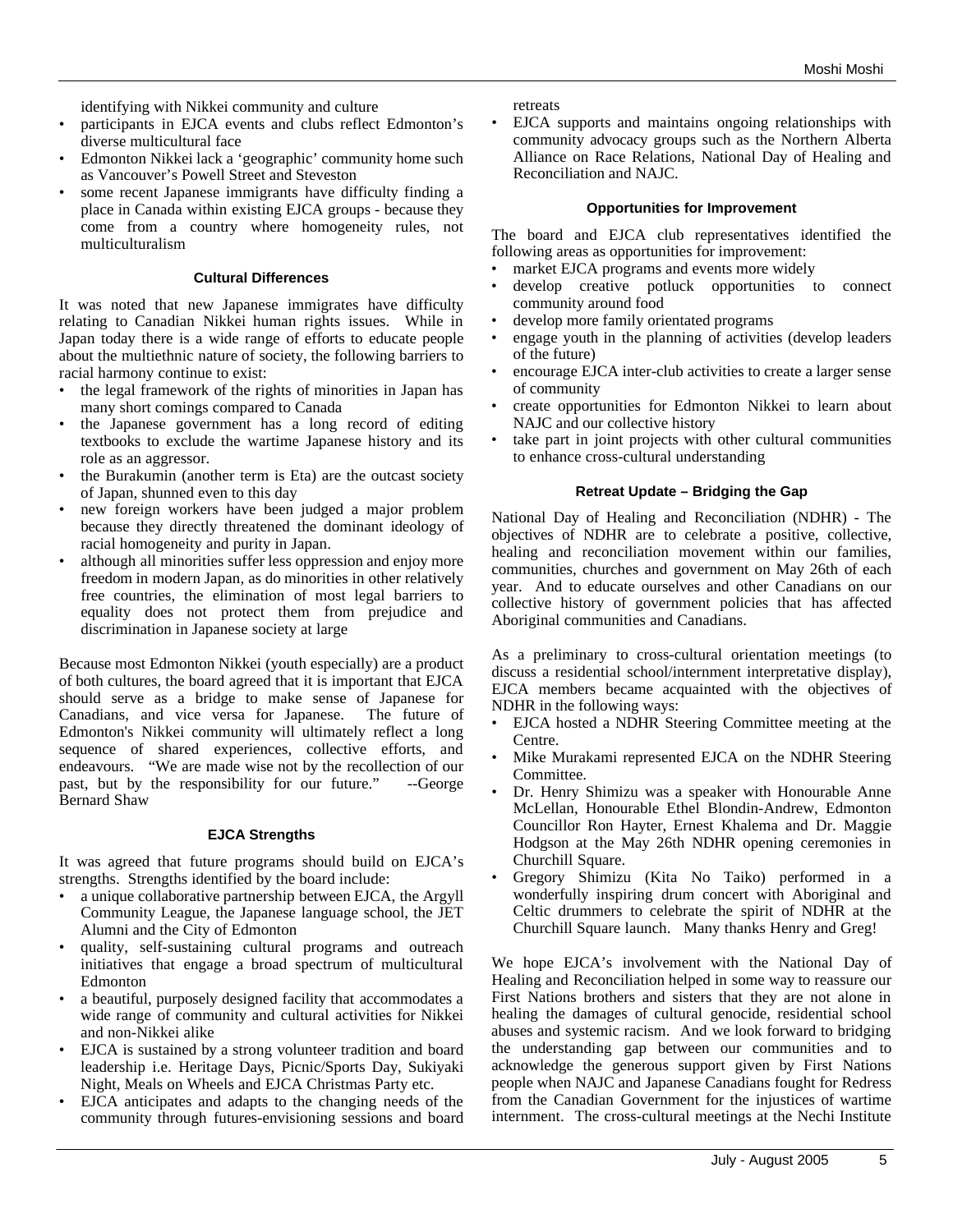and EJCA Cultural Centre will be a great start. By practicing dialogue, we deny a victory to those who would attempt to use race to divide cultures.

If you would like to know more about this cross-cultural initiative, or wish to participate in some way contact Mike Murakami at 439-5015 or  $\langle \frac{bydesignedm@shaw.ca}{$  And, of course, if you would like to know more about EJCA, NAJC,

NAARR and the National Day of Healing and Reconciliation check out the cool EJCA website at **www.ejca.org**

"The Hopi say that we all began together; that each race went on a journey to learn its own road to power, and changed; that now is the time for us to return, to put the pieces of the puzzle back together, to make the circle whole." – Starhawk (on what she learned from Buck Ghosthorse)

## Awa Odori Group News

In order to learn more about one of the most well-known Japanese folk dances, this group was formed in early spring of this year with the guidance of Mrs. Kyoko Waida who is originally from the island of Shikoku where Awa Odori originated. She was also instrumental in getting us the special colorful Kimono costumes for the group. Awa Odori enthusiasts all over Japan come together each year in the city of Tokushima in Shikoku for a huge and colorful festival.

Our first performance was at the Kurimoto Japanese Garden Spring Festival on Sunday June 5. The sunlight sparkled off the bright neon green of the costumes, and when 20 of us got onto the designated grass stage area, we could hear the murmurs of amazement from the audience! It was a bright, sunny day and perfect for this kind of festive dance. This is a suitable dance for audience participation and some people just joined in and enjoyed dancing with us.

Our second performance was at the Pysanka Festival on July 2 in Vegreville, which is a little over 100 kilometers east of Edmonton, and home of the famous giant Pysanka (Easter Egg). Even though it was right in the middle of the first of July long weekend, we managed to gather together 15 dancers.We left the EJCA Centre in three vans and arrived in Vegreville in time for a Ukrainian lunch. After lunch we got dressed and danced on the grandstand stage at the Vegreville Exhibition Grounds in front of a large audience. We performed twice: in the first one we followed a format we choreographed, sort of, and in the second we asked for audience participation. Before we knew it, the stage was crowded to the capacity with people dancing with us! Our choreography went out the window and we were just dancing round and round and the remaining audience was clapping and laughing and it was a very enjoyable to see everyone having a good time.

Our next performances will be at the Heritage Days Festival on Sunday July 31 and Monday August 1, and at the Hiroshima 60th Commemoration at the City Hall on Saturday August 6.

To be effective, this dance needs a fairly large number of dancers, say 15 to 25. So we always welcome new participants. If you are interested in joining, please contact Yumiko (437-7730) or Kyoko Waida (438-0005) or any of the members already performing. You will certainly get a good workout!



Sunday June 5, 2005 at the Kurimoto Japanese Garden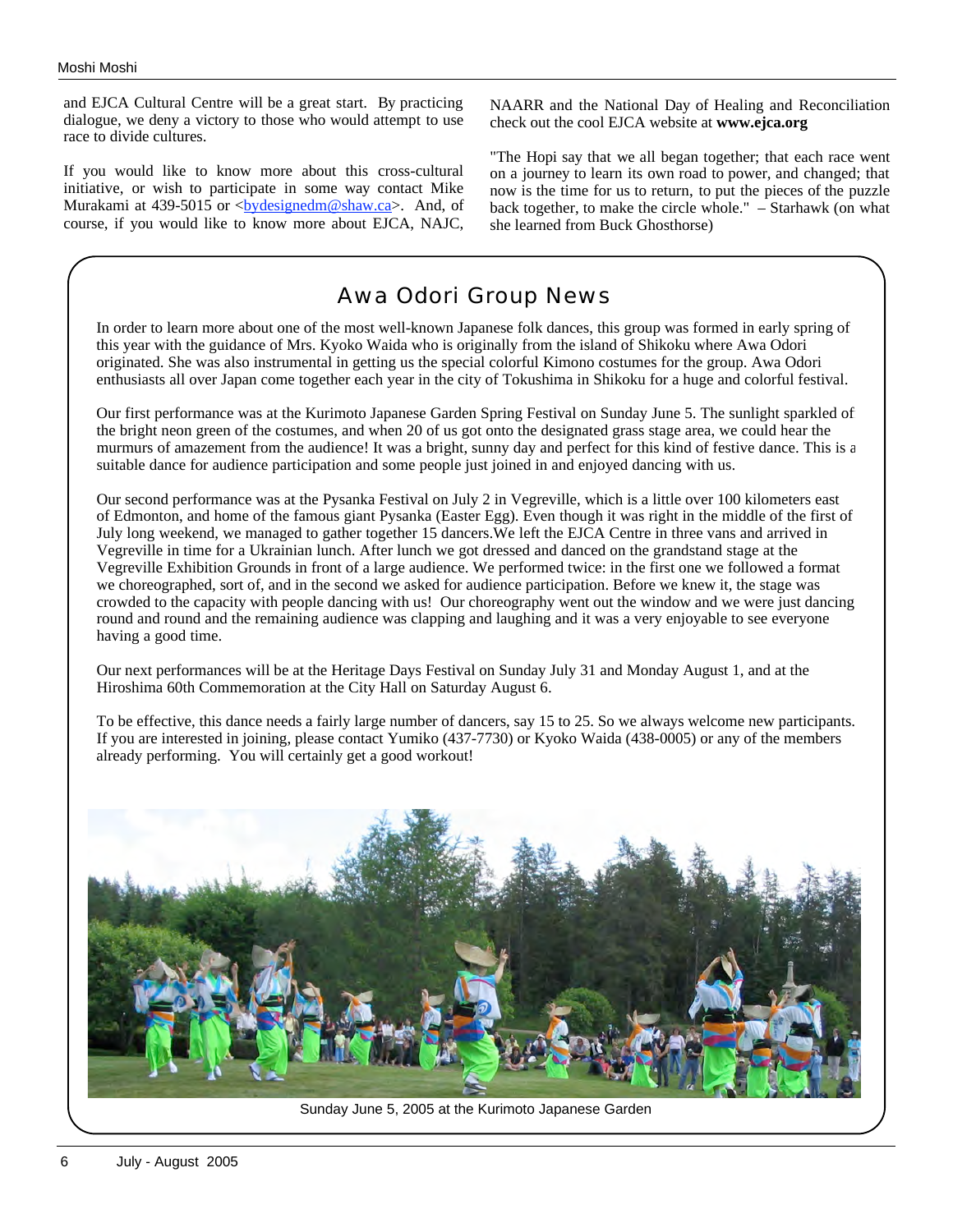# From Hamanasu-kai

Two manju-making sessions were held on June 26 and July 3 to make 1000 daifuku for the Heritage Festival. Thanks to all the volunteers, now there will be one daifuku included in the Japanese combination plate at the Japanese Pavilion this year too. It was kind of fun working together to accomplish something, even making daifuku.

On July 17 some Hamanasu-kai members also got together to begin sewing 35 happi coats to be worn by the Japanese Pavilion volunteers at the Edmonton Heritage Festival. Thankfully, there are a number of expert sewers among us and their efficiency was something to see. The light blue happi coats are ready for the Festival and when you see them worn by volunteers at the Japan Pavilion, please remember that they were made by some of us!

Hamanasu-kai members are working hard to support EJCA activities and of course if there are more people things will get done more quickly and better, so please come and help us when we do something in the future, if you can. Thank you.

## Calendar of Upcoming Events

| July 29, 2005      | Japanese Pavilion set up at Hawrelak Park, from ca. 3:00 pm to ??                            |
|--------------------|----------------------------------------------------------------------------------------------|
| July 30 - Aug 1    | Japanese Pavilion at the Edmonton Heritage Festival in Hawrelak Park                         |
| August 6, 2005     | Hiroshima 60th Commemoration, at Edmonton City Hall beginning at 10:00 am                    |
| August 6, 2005     | Dialogue with Misako Tachibana, at the Centre beginning at 2:00 pm                           |
| August 24, 2005    | EJCA Seniors Club Meeting, at the Centre beginning at 11:00 am                               |
| September 10, 2005 | EJCA AGM & Garden Opening, at the Centre beginning at 2:00 pm                                |
| September 13, 2005 | EJCA Board Meeting, at the Centre beginning at 7:00 pm                                       |
| October 1, 2005    | EJCA Dinner Theatre, at the Centre beginning at 5:30 pm                                      |
| October 1-2, 2005  | NAJC Annual General Meeting, at the Centre all day Saturday and Sunday morning (9 am starts) |

## EJCA Dinner Theatre

Date: Saturday October 1, 2005 Place: EJCA Cultural Centre Time: 5:30 pm - 9:00 pm Tickets: \$25 each or \$45 for 2

The dinner will be a steak dinner with all the trimmings plus dessert. The after dinner theatre event will be 2 plays written, directed and performed by Mieko Ouchi & Jared Turnbull. More details will appear in the September issue of Moshi Moshi.

Tickets for this event will be available in early September, but mark your calendar now for October 1!



Kids Bingo at the 2005 Summer Barbecue & Field Day - June 11, 2005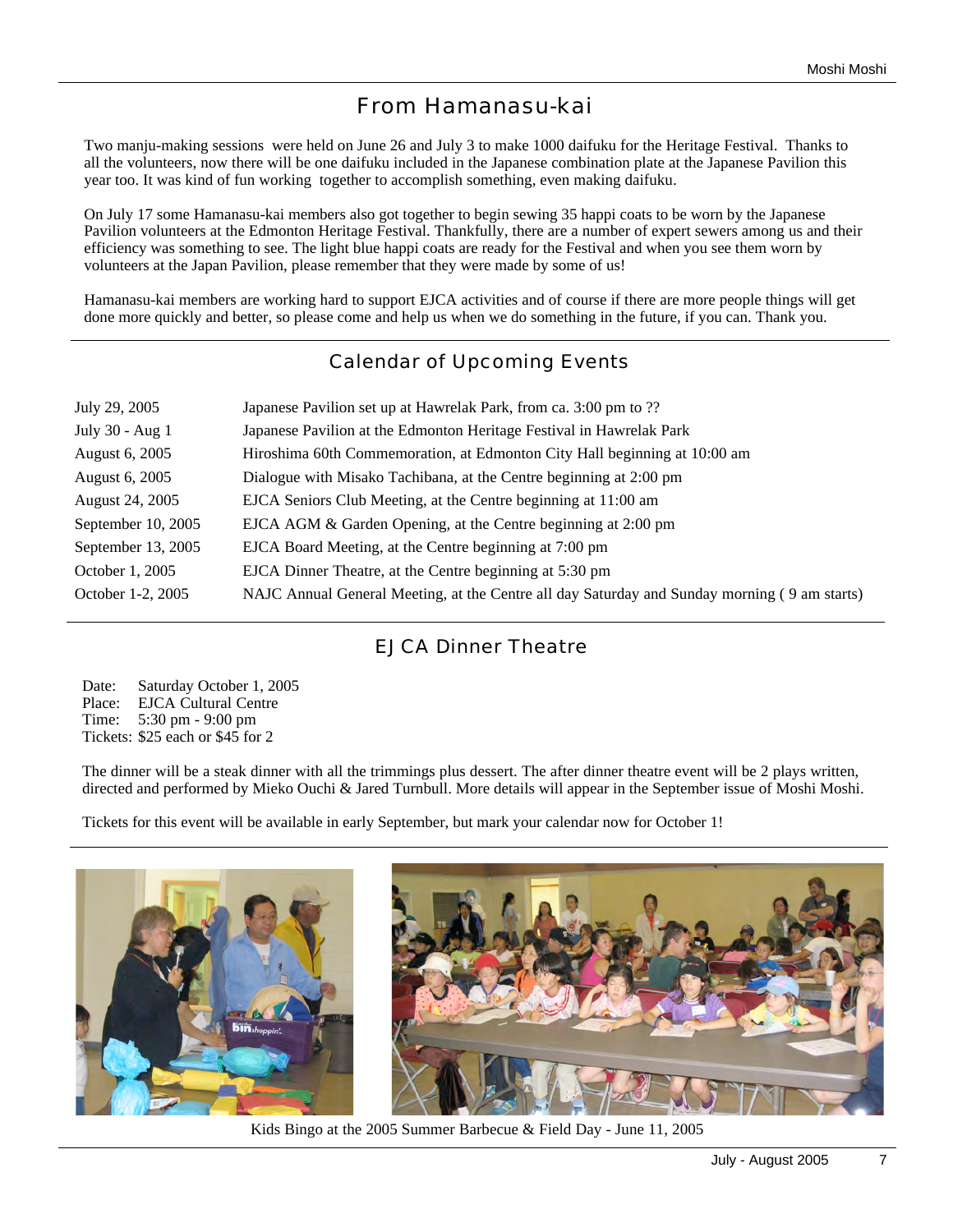## NAJC Endowment Fund Committee Awards

#### **Endowment Fund Committee members**

Carol Matsumoto, Kathrine Nugent, Daiyo Sawada and Eileen Willms; Chairperson Henry Kojima; **National Administrator** Erid Mendoza

## **Recipients**

#### **Sports, Education, Arts Development (SEAD)**

**Kim Kobayashi** (Vancouver, BC), is enrolled in the MA program at UBC, specializing in the study of ethnomusicology. She requested funding support to further her research on the relationship and interaction of Canadian taiko vis-a-vis the Japanese Canadian community. Granted: \$1,500

**Kirsten Manley-Casimir** (Mississauga, ON), an accomplished beach volleyball player, requested support to further her development and training program in this sport. Her goal is to earn a place on the Canadian Olympic team. Granted: \$1,500

**Tracy Matsuo** (Toronto, ON), a PhD student in sociology at the University of Toronto, is researching the diversity of views, interests and perspectives within the various Japanese Canadian communities throughout Canada. Granted: \$2,000

**Naoko Metz** (Delta, BC), a senior toxicologist with an interest in the multi-disciplinary field of psychology, culture and health, requested funding support to further her study in health psychology, specifically as it related to the challenges and coping mechanisms of Japanese Canadians who are confronted with life-threatening illnesses. Granted: \$500

## **Cultural Development (CD)**

**Calgary Kotobuki Society** (Calgary, AB) made application for funding of a historical preservation project; specifically, a book project to document the seventeen year history of the society. Granted: \$3,000

**Japanese Canadian Legacy Project** (Toronto, ON) is a proposed project that presents oral histories of Japanese Canadians in a website medium which can be accessed by people worldwide. The Committee endorsed this project with a recommendation that collaboration be encouraged, not only with American Nikkei organizations, but with the National Nikkei Heritage Museum in Vancouver. Granted: \$5,000

**Manitoba Japanese Canadian Cultural Centre** (Winnipeg, MB) requested assistance in cataloguing their extensive Japanese collection of library materials. Granted: \$1,500

**Nanaimo Art Gallery** (Nanaimo, BC) requested assistance in displaying the paintings of Dr. H. Shimizu, *Images of Internment 1942-1946*. Granted: \$1,000

**National Nikkei Museum And Heritage Centre** (Burnaby, BC) applied for funding to support the celebration activities for the Asahi Baseball Team induction into the BC Sports Hall of Fame. Granted: \$1,000

**Masashi Crete-Nishihata** (Toronto, ON), a writer, filmmaker and student, in partnership with his brother, proposed to develop a video montage of their Nikkei filmmaker father, Jesse Nishihata. Granted: \$2,500

**Notre Dame High School Alumnus** (Port Coquitlam, BC) requested funding to assist in chronicling the life of Notre Dame High School, a school for New Denver internees of high school age. Granted: \$600

**Ron Reid** (Toronto, ON) applied for funding to support the production of a documentary illustrating the oral history of Japanese Canadian seniors, juxtaposed with the aspirations of the younger JC generation. Granted: \$700



## Naming the Centre Front Garden

The Garden Committee suggest 'Heiwa no Niwa' (Peace Garden) or Kiboh no Niwa (Hope Garden) as possible names for the soon-to-be completed landscaping in front of the EJCA Centre. Let the committee know what you think, or if you have a better name please contact us. All comments and suggestions will be welcome.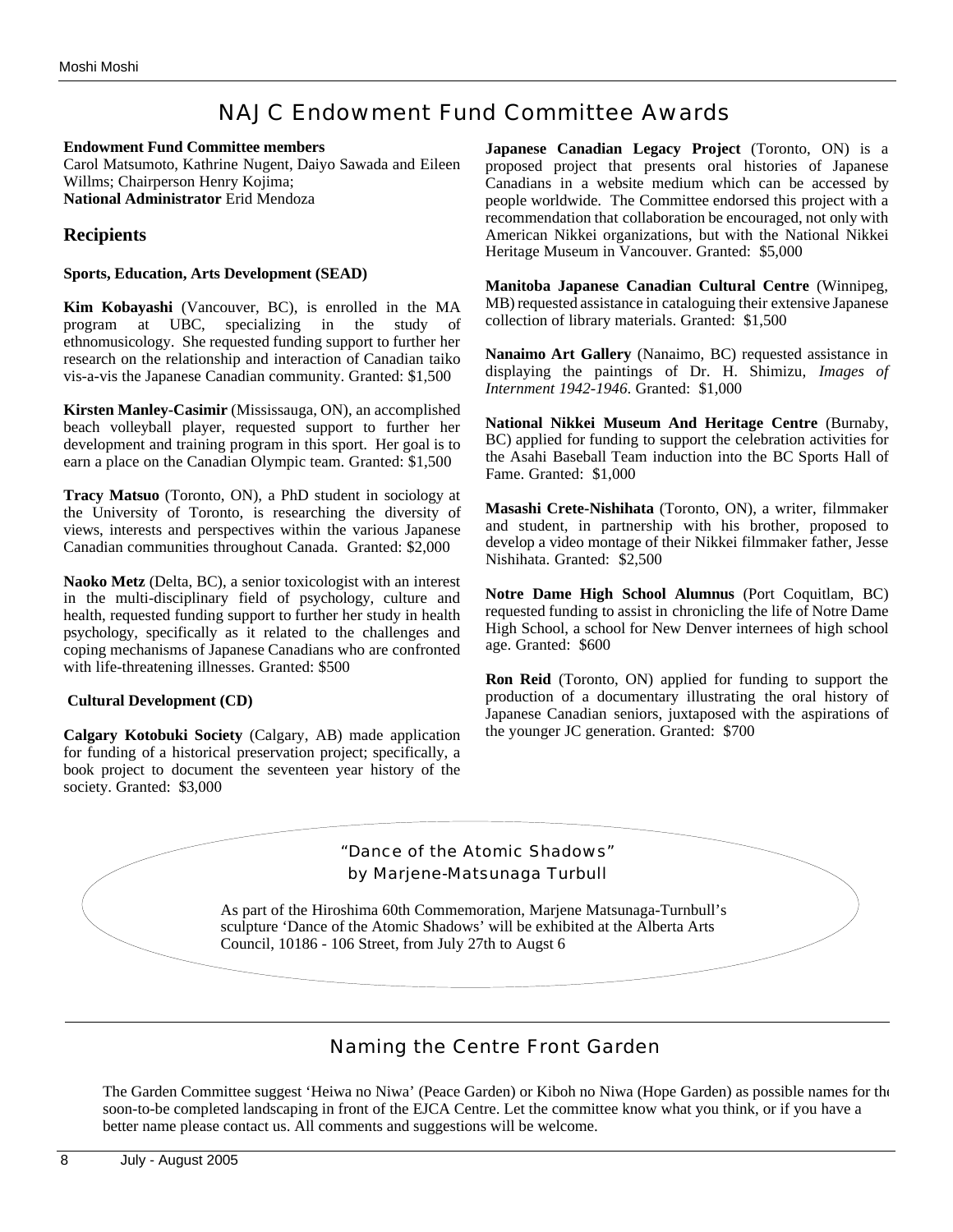# 『]快適』『清潔』をお求めのあなたへ

*Enjoy the comfort of the latest hi-tech bidet*

*Unlike a traditional bidet, you sit on a heated seat while using the multi-functions of the Personal Hygiene System.* 



**For information or purchase, please contact ASA (Aita Sales Agent) Phone (780) 922-4313 Fax (780) 922-4593 e-mail: msaita@oanet.com**

## MACHIDA COMPUTER SYSTEMS

Custom Assembled Computers Televisions \* Electronics \* VCR's (Sales and Service) David Machida (dmachida@telus.net)

90 Garnet Crescent Sherwood Park, AB T8A-2S4 Ph/780 467-5377

# TONY the TAILOR

ALTERATION SPECIALIST JUNKO DARASENG

Specializing in LEATHER, FUR & SHEEPSKIN All types of mens & ladies clothes, coats & jackets Telephone 2nd Fl. 10145 - 104 Street Edmonton, Alberta T5J 0Z9 **426-4654**

Open - Monday-Saturday

# YOSHIO SUMIYA

Barrister, Solicitor & Notary Public

**FREE INITIAL CONSULTATION Weekend, Home and Hospital Appointments**

**General Law Practice Including:**

**Personal Injury and Accident**

*No Fees until your case resolved Lower Fees, More Money to YOU Fee by Percentage of Recovery*



**Business Divorce and Custody Employment Criminal Wills and Estates Real Estate**

**Unit 309, 10405 Saskatchewan Drive Edmonton, Alberta T6E 4R9**

**Phone: (780) 917-3356 Fax: (780) 437-5788**

# 寿司わさび

*Sushi WASABI*

**5714 - 111 Street Edmonton, AB**

**Business Hours**

Tues-Thurs: 11 AM - 1:30 PM; 5 PM - 9:30 PM Fri: 11 AM - 1:30 PM; 5 PM - 10 PM Sat: 5 PM - 10 PM Sundays & Holidays: 5 PM - 9 PM CLOSED Mondays

> **Phone: 433-0533 Fax: 413-4138**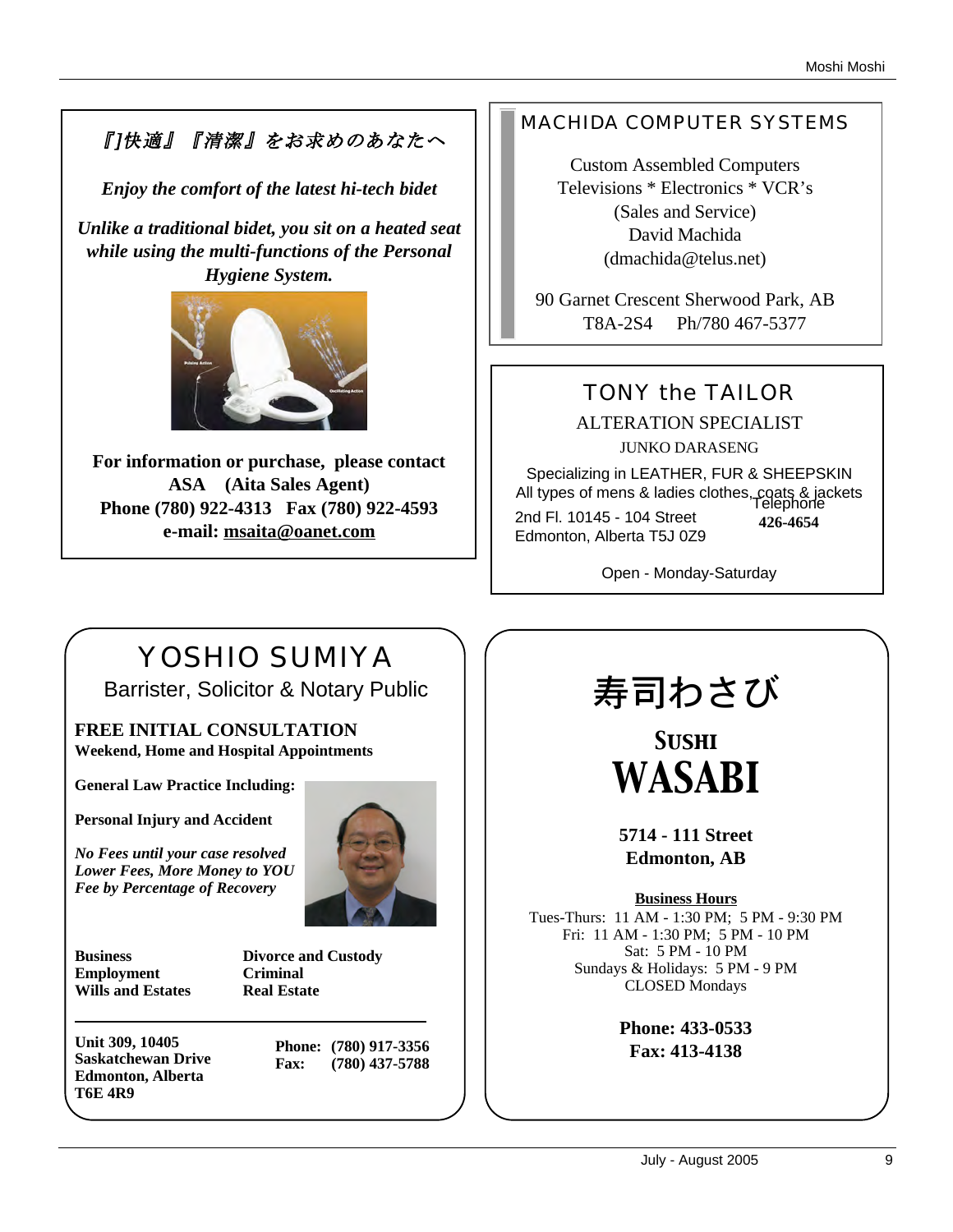

日時:8月6日(土曜日)午後2時から4時まで 場所:EJCAセンター

EJCA役員会は「広島デー」を記念するイベントと して原爆被爆者であり、原爆乙女の一人、橘美才子 さんをカルガリーからお招きして貴重な体験談をお 聞きする会を催します。このまたとない機会を逃す こと無く、センターへお越しいただくようお誘いい たします。

橘夫人は同日午前中にシティー・ホールでも話され ますが、センターではもっと詳しく時間をかけてお 話しされます。

茶菓の用意もあります。

広島原爆60周年記念式典

8月6日、午前10時から エドモントン・シティー・ホールにて

ーゲスト・スピーカー橘美才子さん ー日本コミュニティーからの代表者 ー市及びコミュニティー・リーダー

ーお祈りと思い出

ー音楽とダンス

ー平和を願う種々のアクティビティー

60年前の8月6日は広島と長崎に原爆が落とされま した。その惨事の影響はは現在も引き続き存在して います。



## センター庭園の開園 EJCA年次総会(AGM)

日時:9月10日(土曜日)午後2時から3時半 場所:EJCAセンター

プログラム(変更するかもしれません) 2時から2時半:年次総会 2時半から3時半:庭園の正式開園

今年EJCAはNAJCの年次総会を10月1日に開催する ため、EJCA の年次総会が少し早くなりました。

年次総会に続いてセンター前の庭園の開園式を行い ます。庭園完成は8月末に予定されておりますが開 園式に間に合うようにと願っています。開園式のプ ログラムは今検討中ですが楽しいものになりますの でこの機会をお見逃しなく。

式のあとにはガーデン・パーティーがあり、リフ レッシュメントとスナックの用意をします。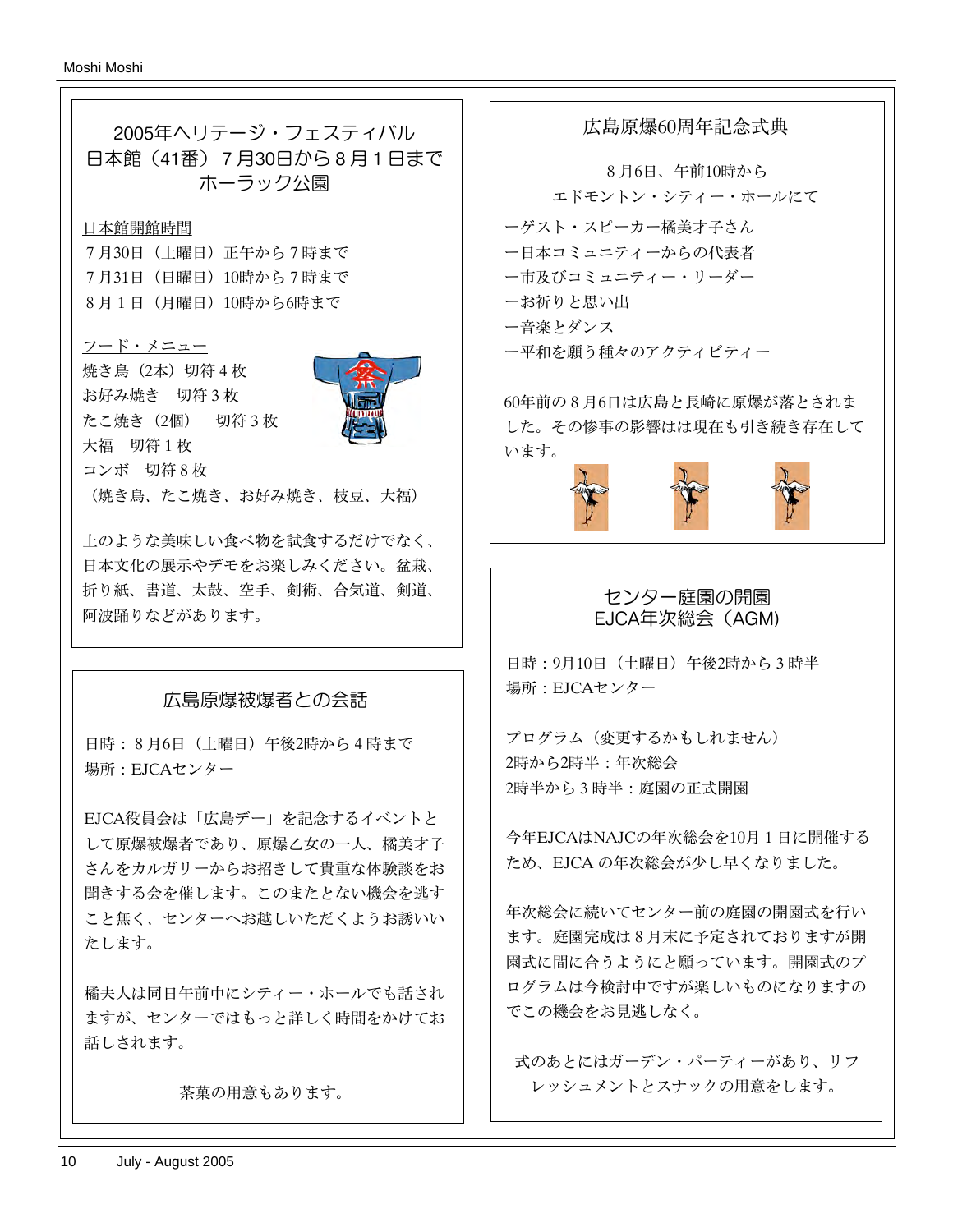# EJCA会長の言葉

## ユミコ・ホヤノ

気がつかないうちに7月も終わりに近付きました。夏はリラッ クスし心と体を再充電して来る忙しい秋と冬に備える時です。 ですがこの夏は過ぎた春や冬と同じように忙しい時期となりま した。

サマーBBQとフィールド・デーは6月11日に行われ、EJCA、日 本語学校共に大勢の参加者がありました。天気の良い、暖かい 夏のこの日はこのようなイベントを行うには最適な日でした。 大きなバーベキューの前に立って数時間も皆のためにハンバー ガーとドッグを焼いてくださったスコット・サトンへ感謝いた します。シニアのプログラムと子供と大人のビンゴーの世話を していただいたキャシー・テナントとイディー・ナガタに感謝 いたします。このようなイベントを遂行するために協力してく ださった大勢のボランティアーの皆様、ありがとうございまし た。

## ヘリテージ・フェスティバルの日本館

7月30日から8月1日にかけての恒例の2005年ヘリテージ・ フェスティバルの準備は順調に進んでいます。今年の始めから 定期的に会合をして準備を進めているヘリテージ・フェスティ バル委員会の働きによるものです。新しい軽いキッチンの床を 作り、ペイントをし、ボランティアーを募集し、フード部の食 べ物の準備も完了しました。はまなす会は日本館で売る千個の 大福を作り、日本館で働く人たちが着る水色のハッピを35枚縫 いました。このハッピははまなす会のメンバー7名で作り、背 中には祭と言う字がシルクスクリーンで書かれています。日本 館のボランティアー達はベスト・ドレッスサーとなることで しょう。準備完了!私たちの館はホーラクック公園の南端にあ る41番です。3日間のフェスティバルの間にお目にかかりま しょう。詳細は1ページをご覧ください。

## 8月6日、広島デー

シティー・ホールに於ける広島60周年記念日メイン・イベント の準備はほぼ完了しました。シティー・ホールのプログラムは 「北の太鼓」の演奏から始まり、スピーチや音楽と続きます。 歌手はフォーク・フェスティバルからボランティアーで参加し てくれます。特別ゲストはカルガリー在住の原爆被爆者、ミサ コ・タチバナさんです。彼女はまた25名の原爆乙女の一人で 1955から56年にニューヨークで整形手術を受けました。タチバ ナさんは同日午後2時からEJCAセンターでこの恨むべき60年前 のこの日からの体験を詳しく話してくださいます。彼女の稀な 体験談を聞きにセンターへお越しくださるようお誘いいたしま す。このイベントに関する詳細は1ページを見て下さい。タチ

バナさんは同日の夜フォーク・フェスティバルでキャンドル・ サービスの最初のキャンドルに火を点け、その火が観客全員の キャンドルの火を点けるために使われます。それは見事な光景 となることでしょう。その後に提灯行列があり、彼女はその最 初の火も点けます。

## センター庭園の開園とEJCA年次総会 9月10日、2005年

天候が思わしくなく延期が続いた庭園建設も7月の始めに始ま りました。完成予定は8月末です。そこで開園と年次総会を9月 10日(土)に行う予定をしています。まだ詳細は決まっていま せんが大体の概略は1ページに書きました。どうぞ来館して美し い庭園を見、年次総会に参加してください。開園式の後はガー デン・パーティー、飲み物やおつまみを用意しています。シャ ンペインのコルクを開けましょうか!

## 10月1日、EJCAデナー・シアター

これはEJCAが提供する始めてのデナーシアターです!コンク リート劇団が二つの劇を用意しています。ミエコ・オーウチと ジャレット・マツナガ・ターンブルと他2名のアクターが日系人 の経験に基づいた劇を上演します。デナーのメニューも決まり ました。9月の始めから切符の販売を始めます。このすばらしい イベントをお見逃しなく。カレンダーの10月1日に印をつけて下 さい。NAJCはこの週末当市で年次総会を開催しており、カナダ 各地から代表者や役員達が来ております。このイベントは私た ちの市の日系タレントを彼等に披露する良い機会となります。 デナーシアターに関する詳細は「もしもし」9月号に掲載しま す。

## 10月1-2日、エドモントンでNAJC年次総会

エドモントン(EJCA)は全カナダ日系人協会(NAJC)の年次総会を 始めて開催します。ミーティングはセンターで10月1日(土曜 日)と10月2日 (日曜日)に行われます。会議進行の様子を参観 し、各地からの代表者や役員達とお会いする機会もあります。

EJCA年次総会とNAJC年次総会を計画している委員会のメン バーを紹介します:ダイヨー・サワダ、ジョー・スミヤ、タッ ク・オーキ、モニカ・ジョンソン、ジム・ホヤノ、キャシー・ テナント、イディー・ナガタ、ユミコ・ホヤノ

もう消化するには十分以上の情報です。これで止めましょう。 残りの夏を楽しんで下さい。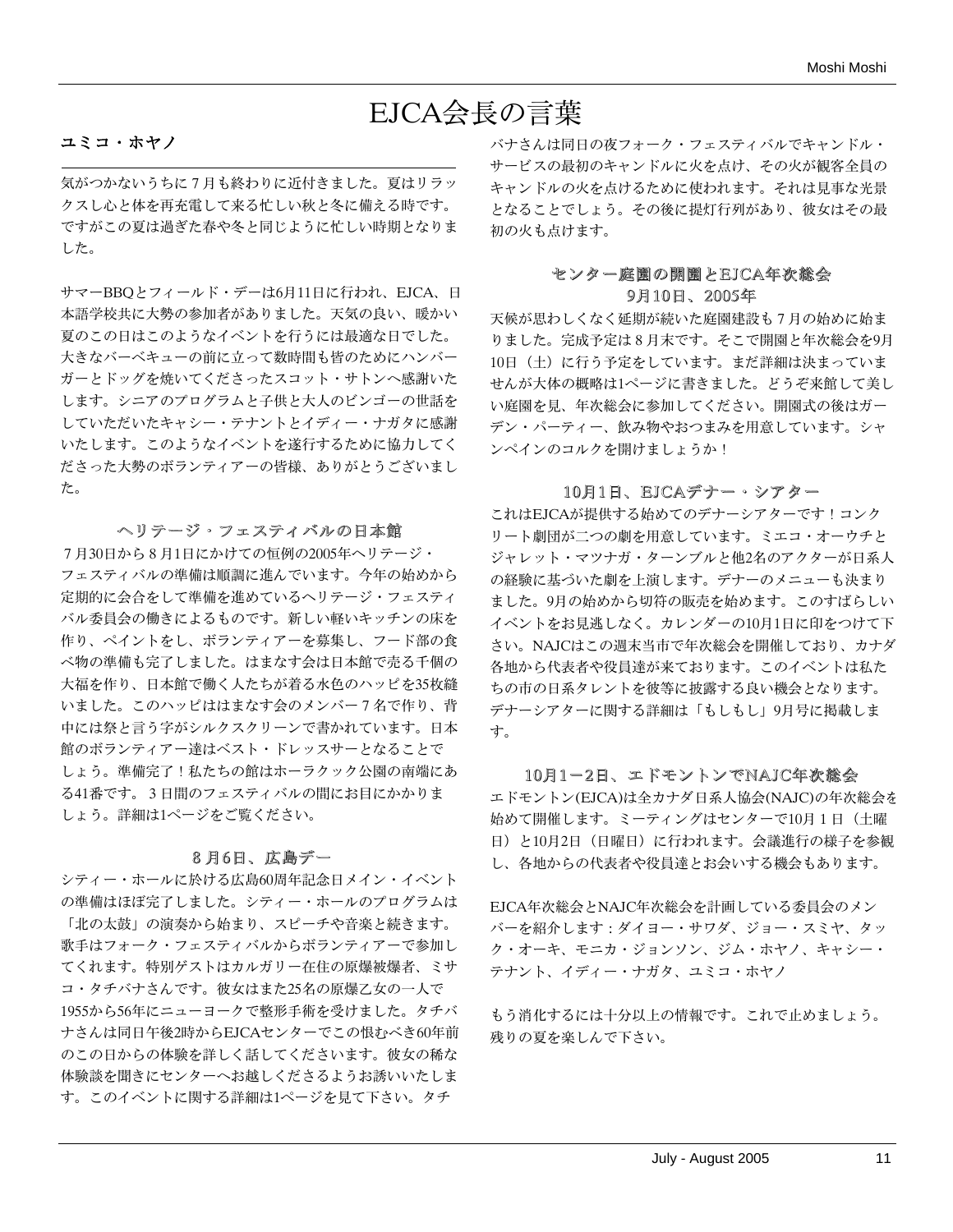## 阿波踊りグループ活動

日本のフォークダンスの一部として一般カナダ人に紹介する目的でこのグループを結成しました。阿波踊りで有名な四国出 身の和井田京子さんが踊りの指導と色鮮やかな衣装の調達に奔走してくださいました。

グループの始めてのパフォーマンスは6月5日の栗本日本庭園での春祭りでした。日光がネオン・グリーンの衣装に反射して 20名の踊り子たちが指定された草の上の踊の場所へ踊り進むと、観客から「オーッ!」と言う歓声が聞こえてきました。明 るい、天気の良い日でこのようなにぎやかな踊りには最適な日でした。この踊りには観客の参加がしやすく、待っていまし たとばかり見物している人たちも参加してにぎやかに踊りました。

2度目のパフォーマンスは7月2日のピサンカ・フェスティバルでベグラビルと言うエドモントンから東、車で一時間強の町 のお祭りに参加しました。15名が3台のバンに分乗し、遠足気分での遠出でした。踊ったのはグランドスタンドのステージ で観客が最上階まで詰まっているほど大勢来ていました。2度踊ったので、始めは振り付け?に従って踊り、2度目は観客参 加を呼びかけたところ、大勢が舞台に降りて来て所狭し。振り付けなどどこかへ行ってしまってワイワイとディスコまがい の踊りとなりました。見ている人たちも大喜びで手を打ち、笑い声をあげて声援し、とても和やかな、楽しいハプニングと なりました。

今後は7月31日と8月1日にヘリテージ・フェスティバルで、また8月6日の「広島デー」にはシティー・ホールで踊りま す。

この踊りは大勢が揃うことで効果があります。ですから新しい参加者をいつも歓迎していますし、また以前の参加者がまた 参加してくださることを願っています。興味のある方はユミコ(437-7730)か和井田京子(438-0005)へご連絡下さい。



Awa Odori Group in Vegreville - July 2, 2005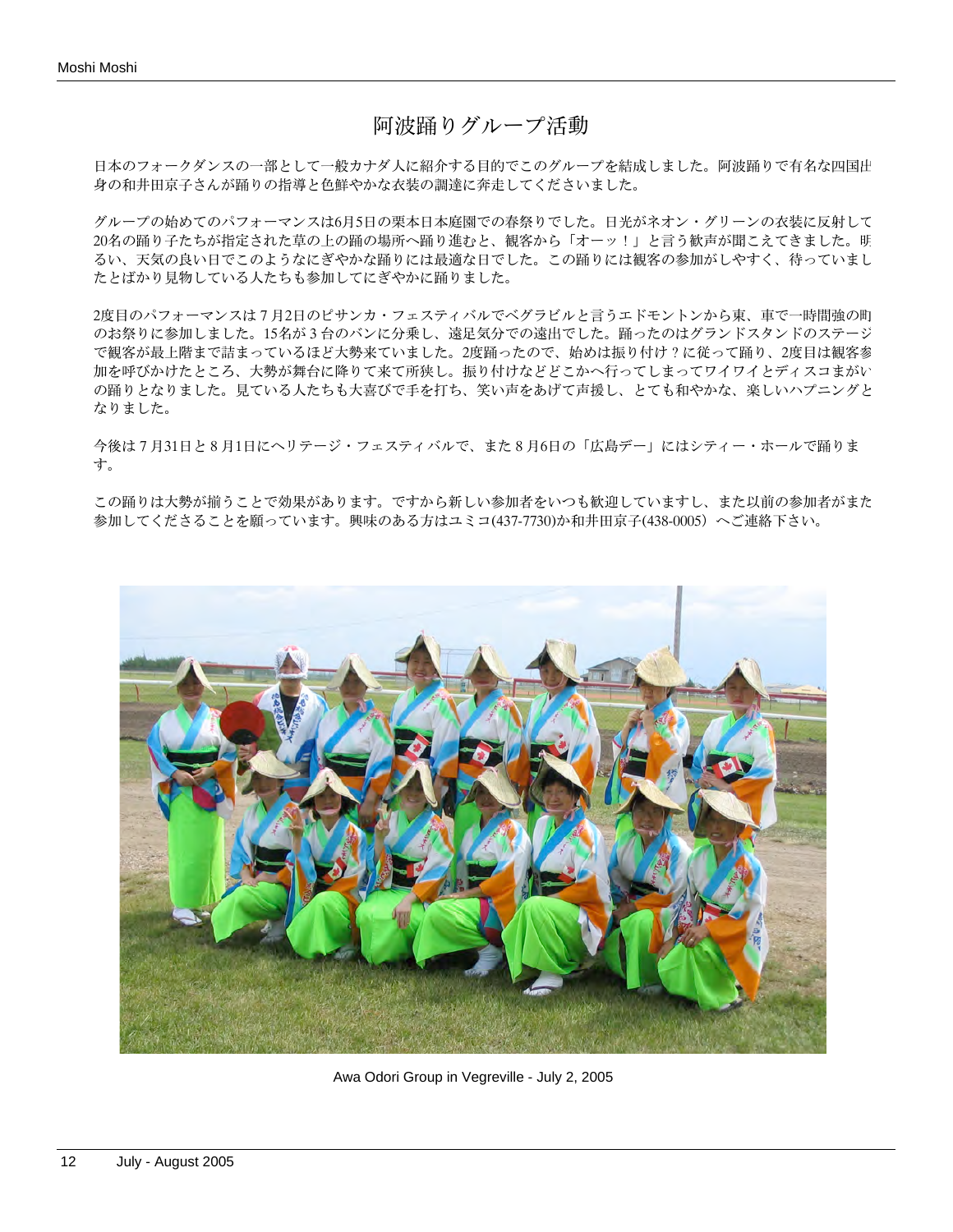# はまなす会お知らせ

6月26日と7月3日二日間にわたり、ヘリテージ・フェスティバルのために千個の大福作りをしました。おかげさま で今年のフェスティバルでも大福が一個日本食コンビネーション・プレートに乗っかります。大勢のボランティアー の皆様ありがとうございました。何かを一緒に達成すると言うことは例え大福作りでも楽しいことです。

はまなす会のメンバーは7月17日に35枚のハッピ・コートを縫いました。感謝すべきことはメンバーの中に数人の裁 縫のエキスパートがいることで、その効率の良い仕事の仕方は一見の価値があると言うものです。ハッピ・コートは フェスティバルまでには完成しますので、日本館でボランティアーが着ている水色のハッピを見た時にははまなす会 の人たちが作ったのだと言うことを思い出してください。

はまなす会はEJCA活動を支援する仕事を受け持ってやってきています。もちろんその人数が多いほど、仕事は早 く、良く出来ると言うものですから、今後この会が何かをする時にはぜひともご協力をお願いします。

# ひまわりの会報告

●『夏休み子供会』のお知らせ

もうすぐ夏休み!!

楽しい予定を計画されていらっしゃることと思います。 その一つにこの『夏休み子供会』はいかがですか?日本 語から遠退きがちな長い休みの間、週に一度、一時間、 日本語のお友達と楽しいひとときを過ごしましょう。

- 日時; 7月7日(木)~8月25日(木)、毎週木曜 (全8回) 午前10時30分~11時30分(1時間)、 雨天決行
- 場所; EJCAセンターとプレイグランド  $(6750 - 88$  st.)
- 対象; 2才~5才(日本語学校の学年で、プレイスクー ル~年長組)
- 参加費;1人 1回 につき1ドル
- 持ち物;クレヨン、はさみ、のり、セロテープ、ホッチ キス、色画用紙(コンストラクションペー パー)。また、着替え、虫除け、日焼け止め、帽 子、飲み物など、お子さんに必要な物も、各自で お持ちくださいませ。

プログラムの内容は、対象年令向けの物になりますが、 それ以外の年令のお子さんの参加も大歓迎です。学齢期 のお子様向けに『夏休みの宿題部屋』を設けます。 これ らの企画は、『親子で参加』を基本にしています。お子 さまだけでの参加は御遠慮ください。

※参加費は、プログラム中のクラフト材料の費用です。 準備の都合上、参加をご希望の方は、担当 -の金までお知 らせくださいませ。

●「ひまわり」活動の報告

6月5日はデボニアン・ボタニック・ガーデンでスプリ ングフェスティバルに参加しました。ファウンドレージ ングの一環として水風船を販売しました。販売をお手伝 いいただいたボランティアのみなさま、ありがとうござ いました。紙面を借りてお礼申し上げます。

今後の予定につきましては、内容が決まり次第「もしも し」や、「ひまわり回覧板」などでお知らせいたしま す。

☆ ひまわりでは開催した講演会の記録を、ひまわりの会 開催時にご閲覧いただけます。リストは次の通りで す。詳しいお問い合わせは金(下記)までお知らせ ください。

- 1、デイケア、リブイン ケアギバーについて
- 2、エドモントンでの車生活について
- 3、日本人医師による医療の話
- 4、夏の楽しみ方
- 5、エドモントン総領事館のお話

「ひまわり」は、参加される方々や、この会に興味のあ る方々の意見に耳を傾けながら今後も頑張っていきたい と思います。

お問い合わせは、 金 紀子 Tel 439-3979 e-mail:< g\_kija@hotmail.com > まで



## (ひまわり役員 森田記)

担当;近藤、ファン、根本、矢野、金